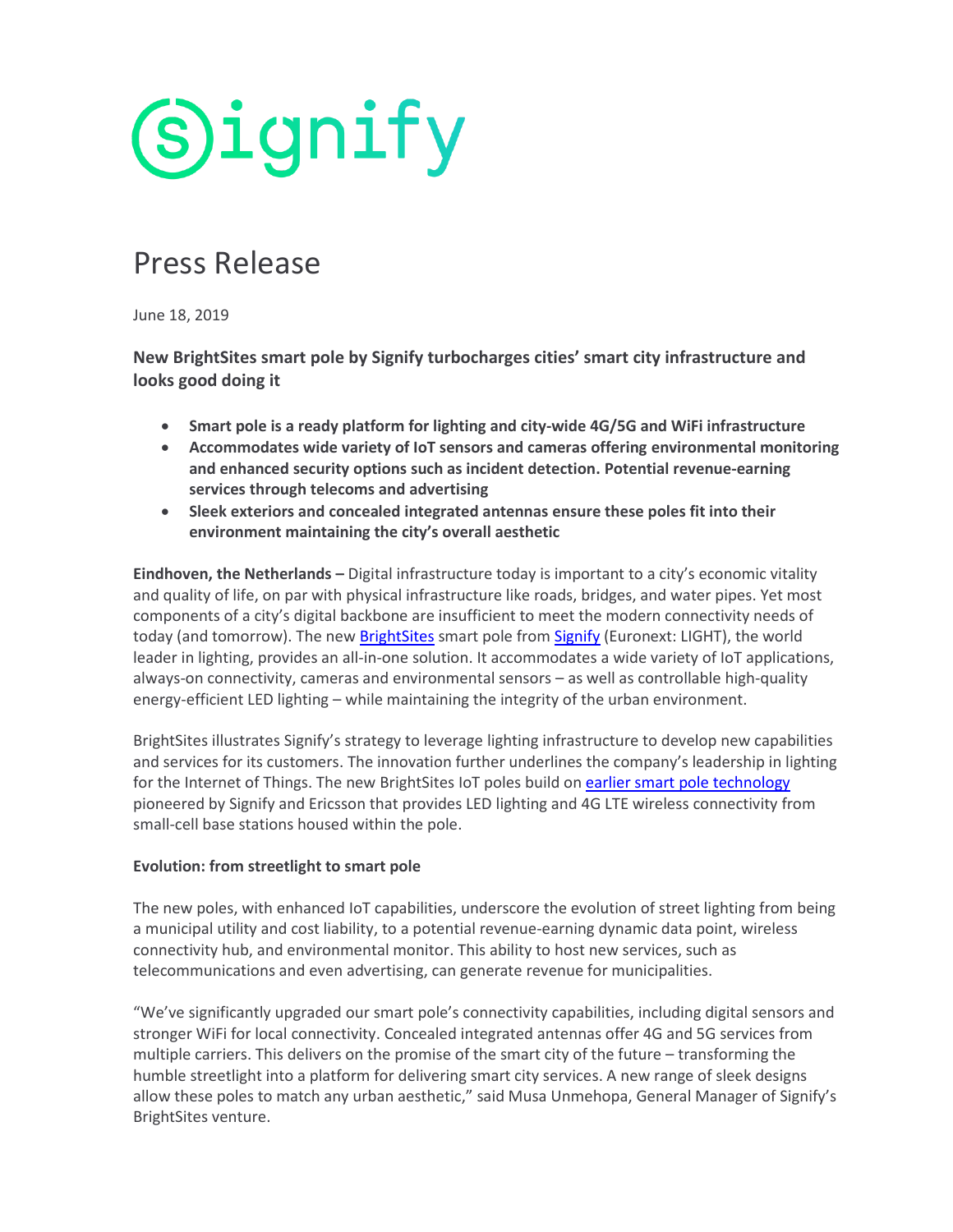

### **Some of the plug-in features BrightSites smart poles offer include:**

- Sensors to provide up-to-the-moment environmental monitoring, such as air quality, noise and incident detection and which collect data to support decisions that can enhance overall livability in urbans areas.
- Cameras which can observe road conditions to help improve traffic flows, guide maintenance decisions and emergency crew deployment.
- Smart microphones equipped with advanced pattern recognition which can be triggered by noises associated with anti-social behavior such as shouting, car alarms, breaking glass, or even gunshots. They then automatically brighten the light, record audio and alert emergency services.
- Display screens which can offer important emergency messaging as well as act as a revenue generator as targeted advertising boards.

BrightSites smart poles have already been installed in cities around the globe, from New Caledonia to San Jose, US to Hospitalet, Spain. "The BrightSites smart poles have allowed us to transform public spaces by seamlessly integrating technology into citizens' daily lives," said David Quirós, City Councilor for Innovation and Culture – Hospitalet, Spain.

The BrightSites series of smart poles are commercially available globally.

-End-

# **For further information, please contact:**

**Signify External Communications** Neil Pattie Tel: +31 6 1508 4817 Email: [neil.pattie@signify.com](mailto:neil.pattie@signfy.com)

**Signify Corporate Communications** Elco van Groningen Tel: +31 6 1086 5519 E-mail: [elco.van.groningen@signify.com](mailto:elco.van.groningen@signify.com)

# **About Signify**

[Signify](http://www.signify.com/) (Euronext: LIGHT) is the world leader in lighting for professionals and consumers and lighting for the Internet of Things. Ou[r Philips](http://www.lighting.philips.com/) products, [Interact](https://www.interact-lighting.com/en) connected lighting systems and data-enabled services, deliver business value and transform life in homes, buildings and public spaces. With 2018 sales of EUR 6.4 billion, we have approximately 29,000 employees and are present in over 70 countries. We unlock the extraordinary potential of light for brighter lives and a better world. We